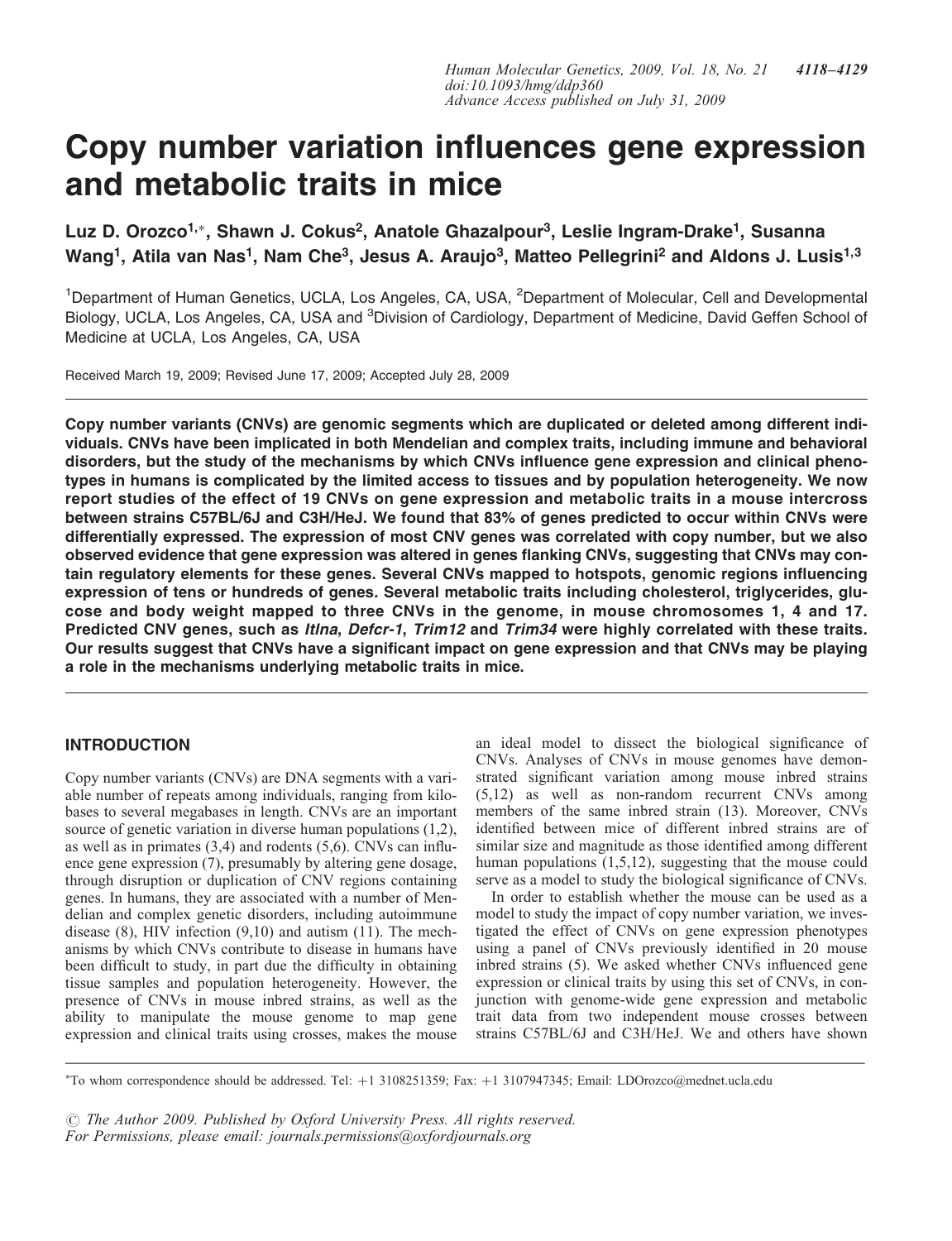that the genetics of gene expression can be used as a link between DNA variation and phenotypic traits to prioritize candidate genes and to identify causal relationships between chromosomal regions and clinical phenotypes  $(14-16)$ . Here we show that mouse CNVs resulted in altered gene expression in the genes mapping to CNVs, which was highly correlated with copy number. We also observed an effect in genes flanking CNVs, suggesting that CNVs can influence gene expression through disruption of regulatory sequences. Our results also show that expression QTL (eQTL) hotspots mapped to CNVs, suggesting that regulatory elements present in CNVs and/or eQTL mapping to CNVs may be influencing the expression of hundreds of genes in *trans*. Furthermore, we found that a variety of metabolic traits, including body weight, cholesterol and glucose levels, mapped to a subset of the CNVs. Our results indicate that mouse inbred strains can be used to examine the mechanisms by which CNVs influence complex traits.

## RESULTS

To assess the impact of CNVs on gene expression, we examined 19 CNVs variable between the mouse strains C57BL/6J (B6) and C3H/HeJ (C3H). These CNVs are distributed among 11 chromosomes and range in size from 47 kb to 1.9 Mb in length, with a median size of 195 kb, and contain a total 54 genes. Sixteen of 19 CNVs contain at least one gene, and 14 CNVs contain more than one gene. CNV genomic positions and array comparative genome hybridization (aCGH) ratios can be found in Supplementary Material, Table S1. These 19 CNVs represent the entire set of CNVs variable between B6 and C3H identified by Graubert et al. (5). The range in size of the CNVs in part reflects a limitation of the aCGH platform and of the CNV calling algorithm employed. The aCGH platform contained 385 000 probes spaced  $\sim$  5 kb apart, and probe density in different genomic locations also contributed to the resolution of the platform. In addition, the CNV detection algorithm employed by Graubert et al. (5) required a change in intensity in at least five probes in a segment, resulting in an increased ability to detect larger CNVs.

To ensure that the CNVs reported by Graubert et al. were also present in the parental mice used in our crosses, we validated three CNVs by qPCR on the genomic DNA from parental mice of cross 2, as well as in B6 and C3H mice recently obtained from the Jackson Laboratories (Supplementary Material, Table S2). We observed a high correlation between the published  $log_2(C3H/B6)$  ratios and our qPCR validation data, with a Pearson's correlation coefficient of 0.98 and 0.99 to the samples from cross 2 and Jackson Laboratories mice, respectively. This correlation confirms that the same CNVs found in the published data are present in the F2 population used in the current study. In addition, since both the mice employed in the CGH arrays and in our mouse crosses were obtained from the Jackson Laboratories, we expect different mice of the same strain to be genetically identical.

We used microarray gene expression levels in F2 mice from an intercross between B6 and C3H strains (17) and eQTL mapping to determine if the expression levels in the genome were controlled by CNVs. We observed that a large number of eQTL overlapped CNV regions in adipose (Fig. 1A), brain, liver and muscle tissues (Supplementary Material, Fig. S2), suggesting that regulatory elements or genes mapping to CNVs may be controlling the expression of hundreds of genes in *cis* or *trans*. However, because the resolution provided by the intercross yields QTL regions which are several megabases in size, causal relationships between CNVs and trans eQTL are difficult to establish. For this reason, we focused on genes that mapped within CNVs.

To determine if CNVs influenced gene expression, we measured RNA expression levels for each gene and the genotype at the nearest SNP to the gene. We used the SNP genotypes to determine the parental origin of each genomic segment in order to separate F2 mice into three groups: homozygous for B6, homozygous for C3H or heterozygous, and to compare gene expression levels among the groups. Using this approach, we determined that 45 of 54 (83%) CNV genes were differentially expressed between mouse strains B6 and C3H (Fig. 1B, Table 1 and Supplementary Material, Table S3). Each of the genes identified was differentially expressed in at least one of the four tissues analyzed, and several of these genes were differentially expressed in multiple tissues. We hypothesize that the level of expression of these genes varies in response to the change in copy number in the DNA segment in which they are found.

To determine whether CNV mapping genes were indeed regulated in cis, we performed a classic cis–trans test in the CNV mapping genes Klrk1, CD244 and Trim12 (Fig. 2). We carried out the *cis–trans* test using semi-quantitative sequence analysis to examine the allele ratios in the genes in adipose cDNA from B6, C3H and  $B6 \times C3H$  F1 mice from cross 1. Each of these genes maps to CNVs with higher copy in B6, and consistent with the copy number change, we find that transcript levels in these genes show a greater B6 allele fraction in the F1 mice. These results provide further evidence that CNV mapping genes are indeed regulated in *cis*.

To rule out the possibility of a recombination event between each CNV mapping gene and the nearest SNP to the gene, we examined the haplotype structure of the cross and the genotype profiles surrounding each CNV. The distribution of the distances between each CNV gene and the nearest SNP is shown in Supplementary Material, Fig. S1A, where we observed a median and mean distance of 880 kb and 1.27 Mb, respectively. We expect the degree of correlation between nearby SNPs to be very high in an F1 intercross, so that the likelihood of observing a recombination event within this range is very low. Indeed, there are blocks of highly correlated SNPs that span  $\sim$  20 Mb in chromosome 1 (Supplementary Material, Fig. S1B), with similar results observed in other chromosomes. Furthermore, we observed an average of one recombination event per chromosome in each F2, as illustrated for chromosome 1 in Supplementary Material, Fig. S1C. No recombination break points were observed at the location of genes mapping to CNVs (Supplementary Material, Fig. S1D). One possible exception to this is for CNV 19 at the proximal end of chromosome 7, where the nearest SNP is found 14 Mb from the CNV. Although we cannot rule out the possibility of a recombination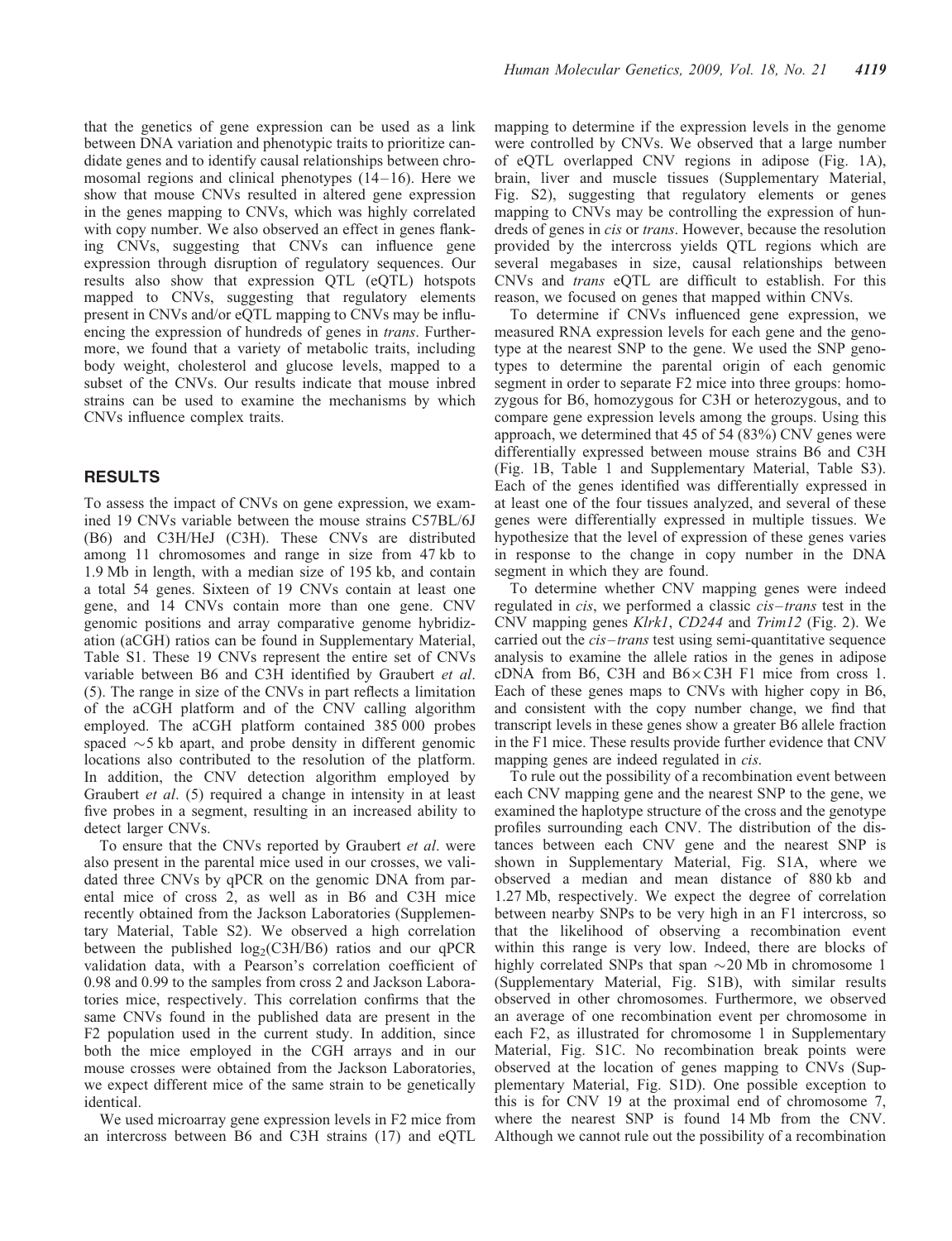

Figure 1. Mouse CNVs influence gene expression levels. (A) The number of eQTL with LOD score >4.3 in adipose tissue and the position of CNVs in the mouse genome. The genomic locations of CNVs are marked by red diamonds and red vertical bars and eQTL counts are plotted as the average count in a 2 Mb moving window. (B) Microarray expression levels are variable in genes found within or near CNVs in a segment of chromosome 7 carrying two CNVs. The absolute fold change in gene expression between B6 and C3H groups is shown for 150 genes in a 6 Mb window. (C) The concordance between gene expression log<sub>2</sub>(C3H/B6) ratios and CGH log<sub>2</sub>(C3H/B6) ratios. The CGH ratios are shown as an average of a five probe moving window.

event between CNV 19 and the nearest SNP, the high correlation observed between nearby SNPs and the number of recombination evens per chromosome suggests that this is unlikely.

We next asked whether the increase or decrease in gene expression was concordant with the direction of the change in copy number. We observed that gene expression was concordant with CNVs in 84% of the CNV genes in adipose,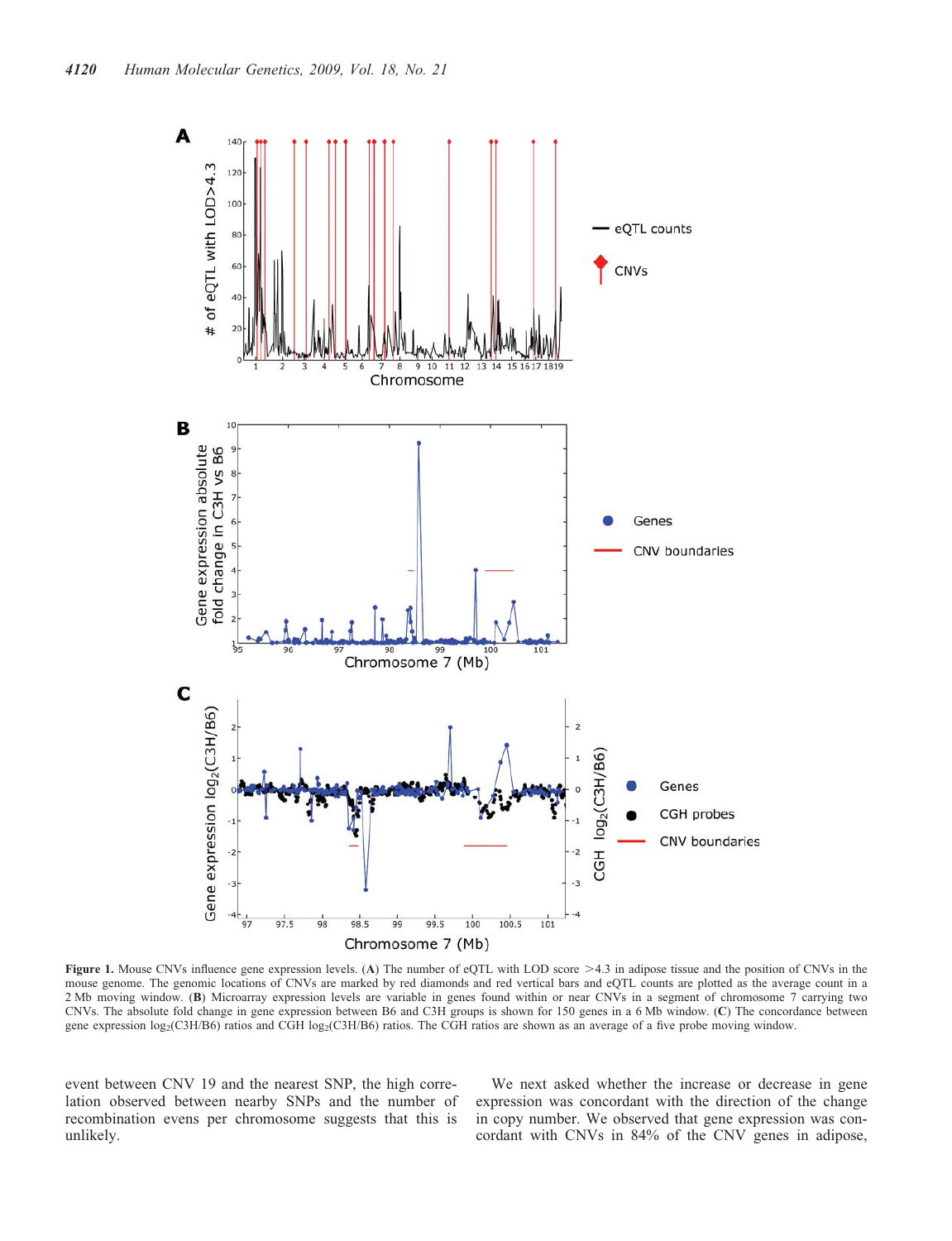Table 1. Genes in CNVs vary in gene expression

| Gene name           | $P$ -value   | Tissue            | Sex              | Cross                      |
|---------------------|--------------|-------------------|------------------|----------------------------|
| 9230105E10Rik       | $1.00E - 16$ | A, B, L, M        | All, $F, M$      | Cross 1 and cross 2        |
| 9430025M13Rik       | $1.00E - 16$ | A, <b>B,</b> L, M | <b>All, F, M</b> | Cross 1 and cross 2        |
| Cd244               | $1.00E - 16$ | A, B, L           | <b>All, F, M</b> | Cross 1 and cross 2        |
| Chi313              | $1.00E - 16$ | A, B, L, M        | All, F, M        | Cross 1 and cross 2        |
| D14Ertd449e         | $1.00E - 16$ | <b>A, B, L M</b>  | All, F, M        | Cross 1 and cross 2        |
| Defcr3              | $1.00E - 16$ | A, B, L, M        | All, F, M        | Cross 1 and cross 2        |
| Entpd4              | $1.00E - 16$ | A, B, L, M        | All, F, M        | Cross 1 and cross 2        |
| Glo1                | $1.00E - 16$ | A, B, L, M        | All, F, M        | Cross 1 and cross 2        |
| Gvin1               | $1.00E - 16$ | A, B, L, M        | All, F, M        | Cross 1 and cross 2        |
| Itlna               | $1.00E - 16$ | A, B, L, M        | All, F, M        | Cross 1 and cross 2        |
| Klra18              | $1.00E - 16$ | A, B, L, M        | All, F, M        | Cross 1 and cross 2        |
| Klra19              | $1.00E - 16$ | L                 | All, F, M        | Cross 1 and cross 2        |
| Klra21              | $1.00E - 16$ | A, L, M           | All, F, M        | Cross 1 and cross 2        |
| Klra8               | $1.00E - 16$ | A, B, L, M        | All, F, M        | Cross 1 and cross 2        |
| MMT00030144         | $1.00E - 16$ | L                 | All, F, M        | Cross 1 and cross 2        |
| <i>MMT00046617</i>  | $1.00E - 16$ | A, B, L, M        | All, F, M        | Cross 1 and cross 2        |
| <i>MMT00078062</i>  | $1.00E - 16$ | A, B, L, M        | All, F, M        | Cross 1 and cross 2        |
| Trim12              | $1.00E - 16$ | A, B, L, M        | All, $F, M$      | <b>Cross 1 and cross 2</b> |
| Trim34              | $1.00E - 16$ | A, B, L, M        | All, F, M        | Cross 1 and cross 2        |
| Klrk1               | $1.78E - 15$ | A, B, L, M        | All, F, M        | <b>Cross 1 and cross 2</b> |
| Klra9               | $4.55E - 13$ | L, M              | All, F, M        | Cross 1                    |
| Anxa11              | $1.26E - 07$ | A, B, L, M        | All, F, M        | Cross 1 and cross 2        |
| Loxl2               | $2.72E - 06$ | A, B, L, M        | All, F, M        | Cross 1 and cross 2        |
| A530023O14Rik       | $6.71E - 04$ | L                 | All, F, M        | Cross 1                    |
| MMT00007806         | $1.14E - 03$ | A, M              | All, F           | Cross <sub>2</sub>         |
| Cfh                 | $1.47E - 03$ | A, B              | <b>All, F, M</b> | Cross 1 and cross 2        |
| C <sub>s</sub> f2ra | $1.52E - 03$ | A, B, L M         | All, F, M        | Cross 1 and cross 2        |
| VIrd14              | $2.65E - 03$ | <b>A, B, M</b>    | <b>All, F, M</b> | Cross 1 and <b>cross 2</b> |
| Mrpl17              | $2.83E - 03$ | A, B, M           | All, F, M        | Cross 1 and cross 2        |
| Dnahc8              | $3.32E - 03$ | L, M              | All, M           | Cross 1                    |
| 3000002G13Rik       | $4.76E - 03$ | L                 | All, $\bf{F}$    | Cross 1                    |
| Slc25a37            | $5.53E - 03$ | B, L, M           | All, F, <b>M</b> | Cross 1 and cross 2        |
| Dchs1               | $6.72E - 03$ | А, М              | All, $F, M$      | Cross 1 and cross 2        |
| MMT00060041         | $7.96E - 03$ | B, L              | All, M           | Cross 2                    |
| <i>MMT00068533</i>  | $8.71E - 03$ | L                 | М                | Cross 2                    |
| MMT00071942         | 0.013        | A. L              | All, F, M        | Cross 1 and cross 2        |
| MMT00068366         | 0.013        | A, B, M           | All, F           | Cross 1                    |
| 2010016B13Rik       | 0.018        | A, B, M           | All, F, M        | Cross <sub>2</sub>         |
| <i>MMT00013484</i>  |              |                   |                  | Cross <sub>2</sub>         |
|                     | 0.019        | L                 | М                | Cross 1 and cross 2        |
| Nalp <sub>1</sub>   | 0.020        | B, L, M           | All, F, M        |                            |
| GlpIr               | 0.022        | A                 | F                | Cross 2                    |
| <i>MMT00013481</i>  | 0.033        | A, L, M           | F, M             | Cross 1                    |
| <i>MMT00061970</i>  | 0.042        | A                 | М                | Cross 2                    |
| <i>MMT00046650</i>  | 0.048        | L                 | All              | Cross 1                    |
| Chia                | 0.049        | L                 | All              | Cross 2                    |

Tissues: A, Adipose; B, Brain; L, Liver; M, Muscle. Sex: F, Females and M, Males. P-value corresponds to the ANOVA for the group in bold.

with similar results observed in other tissues (Fig. 1C and Table 2). We used a binomial random model to determine the significance of these observations. The results of this analysis, shown in Table 2, indicated that gene expression differences were concordant with copy number in adipose  $(P = 1.14E-08)$ , brain  $(P = 0.02)$ , liver  $(P = 8.03E-05)$  and muscle ( $P = 0.01$ ) tissues. In order to test the overall effect of CNVs on gene expression, we also considered all genes differentially expressed. We observed that CNVs had an effect on gene expression in adipose ( $P = 5.97E-07$ ), brain ( $P = 0.01$ ), liver ( $P = 3.22E-07$ ) and muscle ( $P = 1.52E-03$ ) tissues (Supplementary Material, Table S4). For CNVs carrying more than one gene, we asked how the overall expression levels were affected by each CNV using the regularized gamma function. Our results indicated that 11 out of 14 (79%) CNVs which contain more than one gene had a significant impact on gene expression levels in adipose, brain, liver and muscle tissues (Supplementary Material, Table S5). Similar results were observed when we examined the effect of CNVs on gene expression using non-parametric analysis.

To estimate the false discovery rate in these observations, we repeated our analysis 1,000 times using a randomly permuted sample in which the mouse genotypes were randomly reassigned in each sample (Table 2, Supplementary Material, Tables S4, S5 and Fig. S3). We observed that the P-values from permuted samples followed the expected uniform distribution. These results support our hypothesis that CNVs have a significant impact on gene expression levels in mice.

We next asked whether CNVs played a role in the etiology of metabolic traits using two different approaches: (i) by looking for clinical quantitative trait loci (cQTL) near CNVs and (ii) by looking for correlations between gene expression levels and the metabolic traits. In the QTL analysis, we observed that three CNVs overlapped several cQTL for weight, cholesterol, triglycerides, glucose and insulin levels on chromosomes 1, 4 and 17 (Fig. 3A –C). Furthermore, we observed that several of the genes mapping within CNVs were significantly correlated with metabolic traits (Fig. 3D–F) and Supplementary Material, Table S5). For example, Itlna was correlated with abdominal fat weight ( $r = 0.48$ ), Csf2ra was correlated with body weight  $(r = 0.58)$  and *Defcr-rs1* was correlated with abdominal fat  $(r = -0.55)$  in females. We used the false discovery rate (18) to account for multiple testing and selected all genes correlated with a trait at an FDR cutoff of 1% (Supplementary Material, Table S6).

In order to test a causal relationship between genetic variation, differences in gene expression and clinical traits, we used the Network Edge Orienting algorithm (NEO) (19). In essence, NEO uses structural equation modeling to test the superiority of the model where genetic variation (M) influences gene expression (A), which in turn influences a trait (B), so that  $M \rightarrow A \rightarrow B$ . We applied NEO to each gene expression-clinical trait pair (A and B) and the nearest SNP to the gene (M) in cross 1. The two main outputs of NEO are Local Edge Orienting (LEO) scores and Root Mean Square Error of Approximation (RMSEA). RMSEA provides a measure of the goodness-of-fit for the model under investigation and LEO provides a measure of how superior the model under investigation is, relative to other models. In general, LEO scores greater than 1 and RMSEA scores less than 0.05 suggest a causal relationship between transcript levels and a clinical trait  $(A \rightarrow B)$ . The results of the NEO causality test for genes that met these criteria are shown in Table 3, where we provide statistical evidence for causal relationships between CNV mapping genes and clinical traits. We found that Trim12 and Trim34 in a CNV are causal for plasma cholesterol, Itlna and Gvin1 are causal for insulin levels; *ltlna* and *Gvin1* transcript levels are causal for plasma insulin levels and Trim12 is causal for plasma glucose levels.

To determine the reproducibility of our results, we studied the effect of CNVs on gene expression in an independent intercross between B6 and C3H (20). We determined the overlap between the genes identified in each of the two crosses using the hypergeometric distribution (Table 4) and observed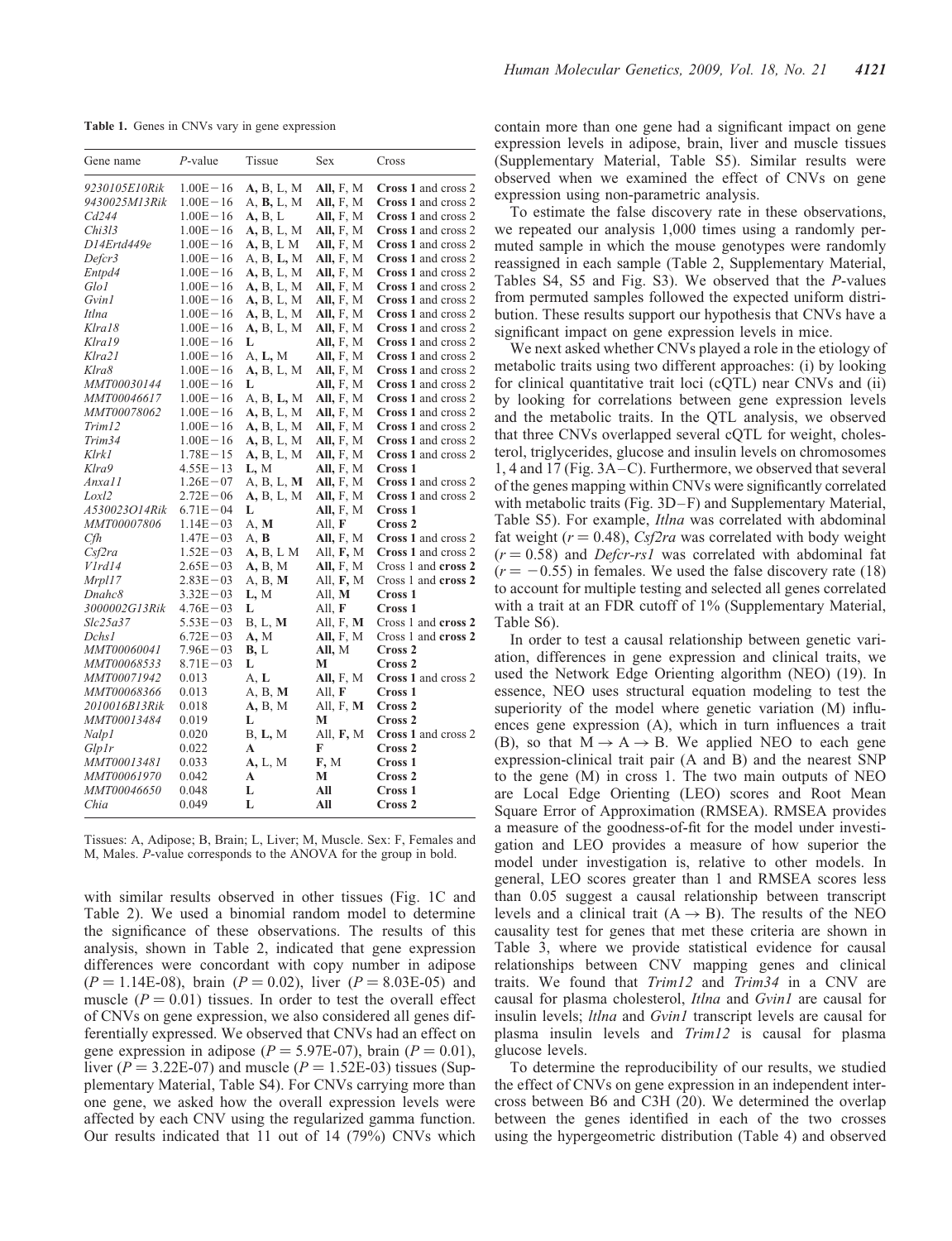

Figure 2. CNV mapping genes are regulated in cis. Allelic imbalance shows that CNV genes (A) Klrk1, (B) CD244 and (C) Trim12 are regulated in cis. We used semi-quantitative sequence analysis in adipose cDNA from B6, C3H and B6 x C3H F1 in cross 1, where we determined the ratio of the B6 and C3H alleles in the overall transcript levels of the F1 mice.

Table 2. Concordance between CNV and gene expression in cross 1

| <b>Tissue</b> | <b>Sex</b> | <b>Binomial</b><br>$P$ -value | Permutation<br>False discovery | Concordance |
|---------------|------------|-------------------------------|--------------------------------|-------------|
| Adipose       | A11        | $1.14E - 08$                  | $< 0.1\%$                      | 84%         |
| Adipose       | Female     | $2.60E - 08$                  | $< 0.1\%$                      | 81%         |
| Adipose       | Male       | $1.53E - 07$                  | $< 0.1\%$                      | 89%         |
| <b>Brain</b>  | A11        | 0.02                          | 2.9%                           | 80%         |
| <b>Brain</b>  | Female     | 0.11                          | 12.6%                          | 69%         |
| <b>Brain</b>  | Male       | 0.01                          | 2.9%                           | 85%         |
| Liver         | A11        | $8.03E - 0.5$                 | $< 0.1\%$                      | 75%         |
| Liver         | Female     | $9.67E - 03$                  | $1.2\%$                        | 72%         |
| Liver         | Male       | $9.84E - 07$                  | $< 0.1\%$                      | 77%         |
| Muscle        | A11        | 0.01                          | 2.4%                           | 81%         |
| Muscle        | Female     | 0.05                          | 4.3%                           | 81%         |
| Muscle        | Male       | $5.47E - 03$                  | 0.7%                           | 80%         |

a significant overlap in adipose ( $P = 2.21E-09$ ), brain ( $P =$  $4.60E-08$ ) and muscle tissues ( $P = 2.29E-08$ ) tissues. We also observed a significant overlap in the liver when females  $(P = 2.29E-08)$  and males  $(P = 2.94E-08)$  were analyzed separately. Gene expression and CGH  $log_2(C3H/B6)$  ratios for Itlna, a gene mapping within a CNV in mouse chromosome 1, are shown in B6 and C3H parental strains, as well as in  $B6 \times C3H$  F2 mice from the first and second crosses (Fig. 4A –C). We observed consistent differences in gene expression that were concordant with CNV in both crosses (Table 2 and Supplementary Material, Table S4). Furthermore, we determined that gene expression levels were highly correlated between the two crosses in adipose ( $r = 0.87$ ), brain ( $r =$ 0.95), liver  $(r = 0.97)$  and muscle  $(r = 0.98)$  tissues in females, with similar results observed in males (Fig. 4D-F, Table 4 and Supplementary Material, Fig. S4). Overall, the results obtained in the first and second crosses supported the notion that CNV has a significant effect on gene expression and metabolic traits.

We observed that a total of 1253 eQTL mapped to CNV genomic locations, suggesting that eQTL or regulatory elements mapping to CNVs may be influencing gene expression in *trans* (Fig. 5, Supplementary Material, Table S7). We illustrate this observation for a CNV in the proximal end mouse chromosome 3, which is found within the 95% confidence interval of 27 eQTL. All of these eQTL showed a LOD score greater than 4.3, and 22 of the 27 eQTL showed peak marker positions at or very near the CNV. Five of eQTL appear to be mapping in cis, whereas the remaining genes are mapping in trans (Fig. 5A). Since no genes mapped within this CNV (Fig. 5B), we examined the degree of conservation in the genomic sequence of this CNV using the VISTA genome browser (Fig. 5C). Previous reports have shown that highly conserved non-coding sequences represent putative regulatory elements (21),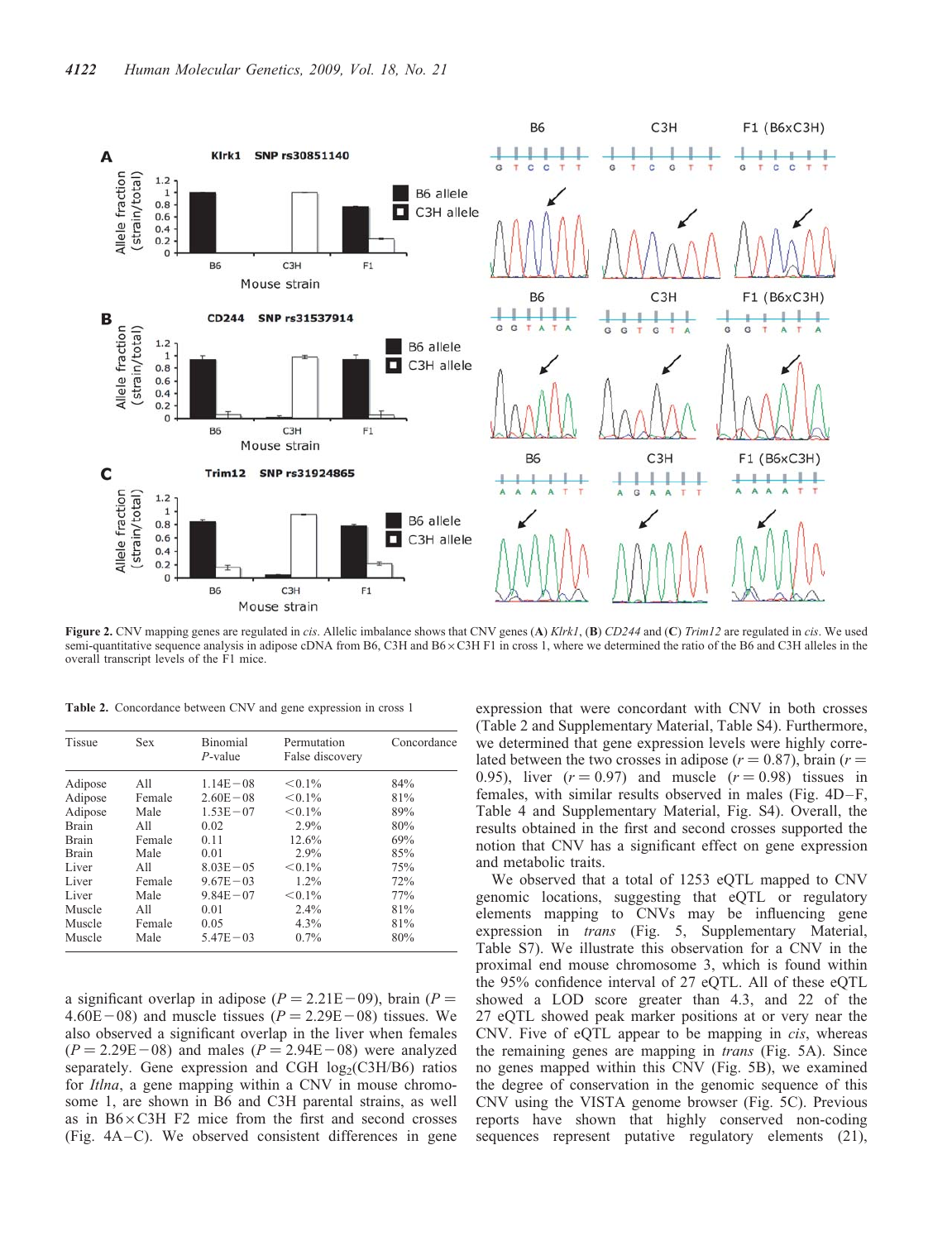

Figure 3. Impact of CNVs on metabolic traits. (A–C) Clinical QTL mapping reveals that CNVs overlap multiple cQTL in chromosomes 1, 4 and 17. (D–F) The expression levels of CNV genes are correlated with metabolic traits in  $B6 \times C3H$  F2 mice. The expression levels correspond to adipose tissue and F2 female mice. r Values correspond to the Pearson's correlation coefficient.

involved in both local and distant gene regulation. Interestingly, we found such highly conserved non-coding sequences within the CNV, suggesting a potential role for CNVs and/or regulatory elements within CNVs in the context of eQTL hotspots.

## **DISCUSSION**

In this study, we have employed a combined genomics and genetics approach to ask whether CNVs in the mouse genome have a significant impact on gene expression levels and metabolic phenotypes. To this end, we have used microarray gene expression as well as metabolic traits measured in an F2 population obtained from an intercross between mouse inbred strains C57BL/6J and C3H/HeJ. We have found that CNVs play a significant role in gene expression and clinical traits in mice. We observed that 83% genes (45/54) found in CNV regions between B6 and C3H were differentially expressed (Table 1). These genes include a number of genes known to play a role in disease susceptibility in mouse and humans  $(22-27)$ . For example,  $Glo1$  is associated with autism susceptibility in humans (24), Alzheimer's disease  $(27)$  and anxiety  $(25)$  in mice. Furthermore, *Cfh* is associated with age-related macular degeneration in humans (23) and reduced visual perception (26) in  $Ch^{-/-}$  mice. Interestingly, C3H mice, which have both lower Cfh expression and copy number, become blind as they age despite the addition of the gene Pde6b traditionally believe to cause blindness in C3H mice (28).

We observed that gene expression was generally increased in genes found in higher copy CNVs and decreased in genes found in lower copy CNVs (Table 2 and Supplementary Material, Table S4). However, this was not always the case, since  $\sim$  20% of genes were expressed in the opposite direction as the copy number change, and roughly 15% of genes found in CNVs were not differentially expressed. There are several reasons that could explain these observations. First, gene expression may be influenced by additional regulators or transcription factors controlling gene expression in *trans*. Similarly, we cannot exclude the possibility that gene expression may be disrupted if regulatory regions are affected by the CNV or the possibility of transcriptional silencing due to DNA methylation. Another possibility involves the reliability in CNV detection, particularly in defining CNV boundaries with confidence when aCGH data are used (2). Finally, our analysis suggests tissue specific expression. We observed a larger number of genes whose expression was concordant with copy number in tissues which are largely homogenous, such as adipose tissue, but a lower degree of concordance in tissues with highly specialized sections, such as the brain (Table 2 and Supplementary Material, Table S4).

Our results also suggest that CNVs can influence complex phenotypes. We observed that several genes present in CNVs were highly correlated to metabolic traits such as body weight and adiposity (Fig. 3 and Supplementary Material, Table S6) and that cQTL for these traits map to CNVs. In addition, Klra8 was highly correlated with coronary artery calcification and Csf2ra was correlated with body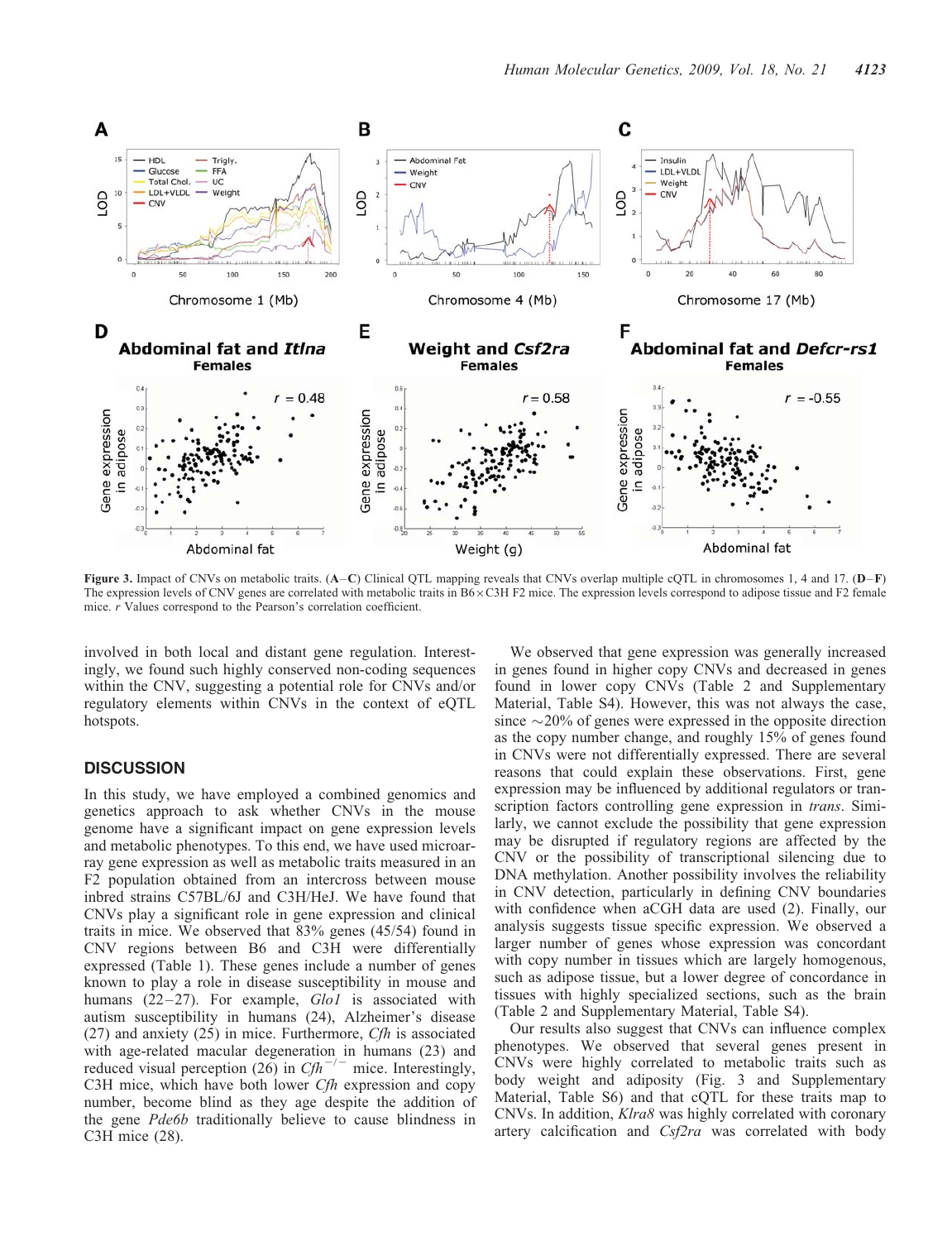|  |  | <b>Table 3.</b> NEO causality test |  |
|--|--|------------------------------------|--|
|--|--|------------------------------------|--|

| Marker:<br>М | Chr            | Transcript: A      | Reactive trait:<br>B        | <b>LEO</b><br>A to B | <b>RMSEA</b><br>A to B |
|--------------|----------------|--------------------|-----------------------------|----------------------|------------------------|
| rs3717027    | 7              | Trim <sub>34</sub> | Total<br>cholesterol        | 3.23                 | $\theta$               |
| rs3717027    | 7              | Trim <sub>34</sub> | LDL plus<br><b>VLDL</b>     | 3.18                 | $\theta$               |
| rs3717027    | 7              | 9230105E10Rik      | Unesterified<br>cholesterol | 2.32                 | $\theta$               |
| rs3654285    | 1              | Itlna              | Log plasma<br>insulin       | 2.29                 | $\theta$               |
| rs3717027    | 7              | Trim12             | Unesterified<br>cholesterol | 2.21                 | $\mathbf{0}$           |
| rs3682831    | 1              | LOC381294          | Total<br>cholesterol        | 1.95                 | 0.04                   |
| rs3682831    | 1              | LOC381294          | LDL plus<br>VLDL            | 1.86                 | 0.03                   |
| rs3682831    | 1              | LOC381294          | Log plasma<br>insulin       | 1.78                 | $\theta$               |
| rs3717027    | 7              | Trim12             | Total<br>cholesterol        | 1.77                 | $\theta$               |
| rs3717027    | 7              | 9230105E10Rik      | Glucose                     | 1.63                 | $\mathbf{0}$           |
| rs3717027    | $\overline{7}$ | Trim <sub>12</sub> | LDL plus<br>VLDL            | 1.6                  | $\theta$               |
| rs3654285    | 1              | Itlna              | Plasma insulin              | 1.49                 | $\theta$               |
| rs3654285    | 1              | Itlna              | Plasma insulin              | 1.49                 | $\mathbf{0}$           |
| rs3696743    | 6              | Klra9              | Abdominal fat               | 1.47                 | $\mathbf{0}$           |
| rs3696743    | 6              | Klra19             | Abdominal fat               | 1.45                 | $\mathbf{0}$           |
| rs3711721    | 7              | Gvin1              | Glucose                     | 1.44                 | $\mathbf{0}$           |
| rs3711721    | 7              | Gvin1              | Unesterified<br>cholesterol | 1.42                 | 0.03                   |
| rs3717027    | 7              | Trim12             | Glucose                     | 1.32                 | $\mathbf{0}$           |
| rs3671079    | 7              | 9430025M13Rik      | Glucose                     | 1.21                 | $\mathbf{0}$           |
| rs3654285    | $\mathbf{1}$   | Itlna              | Plasma insulin              | 1.17                 | $\mathbf{0}$           |
| rs3711721    | 7              | Gvin1              | Free fatty acids            | 1.14                 | $\mathbf{0}$           |
| rs3682831    | 1              | LOC381294          | Unesterified<br>cholesterol | 1.06                 | 0.04                   |

LEO, Local Edge Orienting score; RMSEA, Root Mean Square Error of Approximation.

weight, fat mass and insulin levels (Supplementary Material, Table S6). Both Klra8 and Cs2ra have been shown to play a role in immune-related functions such as in cytomegalovirus resistance (29) and immune cell differentiation, respectively. Interestingly, we find evidence that CD244 was correlated with femoral bone mineral density  $(r = -0.38,$  Supplementary Material, Table S6), a gene recently linked to rheumatoid arthritis (30), an autoimmune condition associated with bone loss in arthritis patients (31).

cQTL mapping to CNVs suggests that CNV genes, or regulatory elements within the CNVs, are contributing to trait development. The CNV genes Itlna, Trim12 and Trim34 were correlated to weight, triglycerides, adiposity, glucose and insulin levels (Fig. 3 and Supplementary Material, Table S6), and several metabolic traits show peak QTL mapping at or very near the location of these genes (Fig. 3). In addition, our causality test also suggests that transcript levels in the genes Trim12 and Trim34 are causal for plasma cholesterol and that Itlna and Gvin1 transcript levels are causal for plasma insulin levels, among others (Table 3). However, although this genetic and statistical evidence allows us to generate strong hypotheses for the involvement of CNV genes in clinical traits, the use of mouse knock-outs

and transgenics is still necessary to validate these causal relationships.

Recent studies have shown that both inherited and de novo CNVs are associated with autism (11,32,33) and schizophrenia (34,35) in humans, suggesting that CNVs may play a role in the etiology of complex traits. However, a deeper understanding of complex traits in humans necessitates the use of model organisms that can permit investigation of the molecular mechanisms underlying these traits. The vast number genetic tools available to the scientific community, as well as the availability of genome-wide gene expression profiles and extensive behavioral phenotyping databases (36,37), make the mouse an ideal choice for the dissection of CNVs. But can the mouse be used as a model to study CNVs? Our results suggest that it can. Even in the relatively small set of 19 CNVs variable between strains B6 and C3H, we observed a significant impact on gene expression levels in cis (Table 1) and possibly a much larger effect on genes regulated in *trans* (Fig. 1A, Fig. 5 and Supplementary Material, Fig. S2). Furthermore, the presence of highly conserved non-coding sequences in mouse CNVs (Fig. 5) suggests that these CNVs carry regulatory elements that influence the expression levels of tens or hundreds of eQTL in trans. We believe that our current work can serve as a starting point for the use of the mouse as a model to dissect the contribution of CNVs in complex traits.

#### MATERIALS AND METHODS

## Copy number variation dataset

A set of CNVs in 20 mouse inbred strains were previously identified by Graubert et al. (5) using aCGH. A set of 19 CNVs were identified between strains B6 and C3H. The putative genomic start and end positions of each CNV were obtained from the published data (5) and aCGH intensity data were obtained from the NCBI Gene Expression Omnibus (www.ncbi.nlm.nih.gov/geo) accession number GSE5805.

#### Mouse crosses

We analyzed two independent mouse intercrosses between strains C57BL/6J (B6) and C3H/HeJ (C3H) previously generated in the Lusis laboratory by crossing the parental strains to generate F1 mice, and then further intercrossing F1's to generate F2 mice. The first cross was performed between strains B6 and C3H on an  $ApoE^{-/-}$  background. Three hundred and forty-four F2 mice, 166 females and 168 males, were generated and fed a chow diet (Ralston-Purina Co, St Louis, MO, USA) until 8 weeks of age, then fed a high fat 'western' diet (Teklad 88137, Harlan Teklad, Madison WI, USA) for 16 weeks until euthanasia at 24 weeks of age. The second cross was performed between the same strains B6 and C3H on a wild-type background to generate 309 F2 mice, 145 females and 164 males. Mice were fed a chow diet until 8 weeks of age, and then fed a high fat 'western diet' for 12 weeks until euthanasia at 20 weeks of age. Since the second cross consisted of both  $B6 \times C3H$  and  $C3H \times B6$  F2 mice, we restricted our analysis to the  $B6 \times C3H$  mice, consist-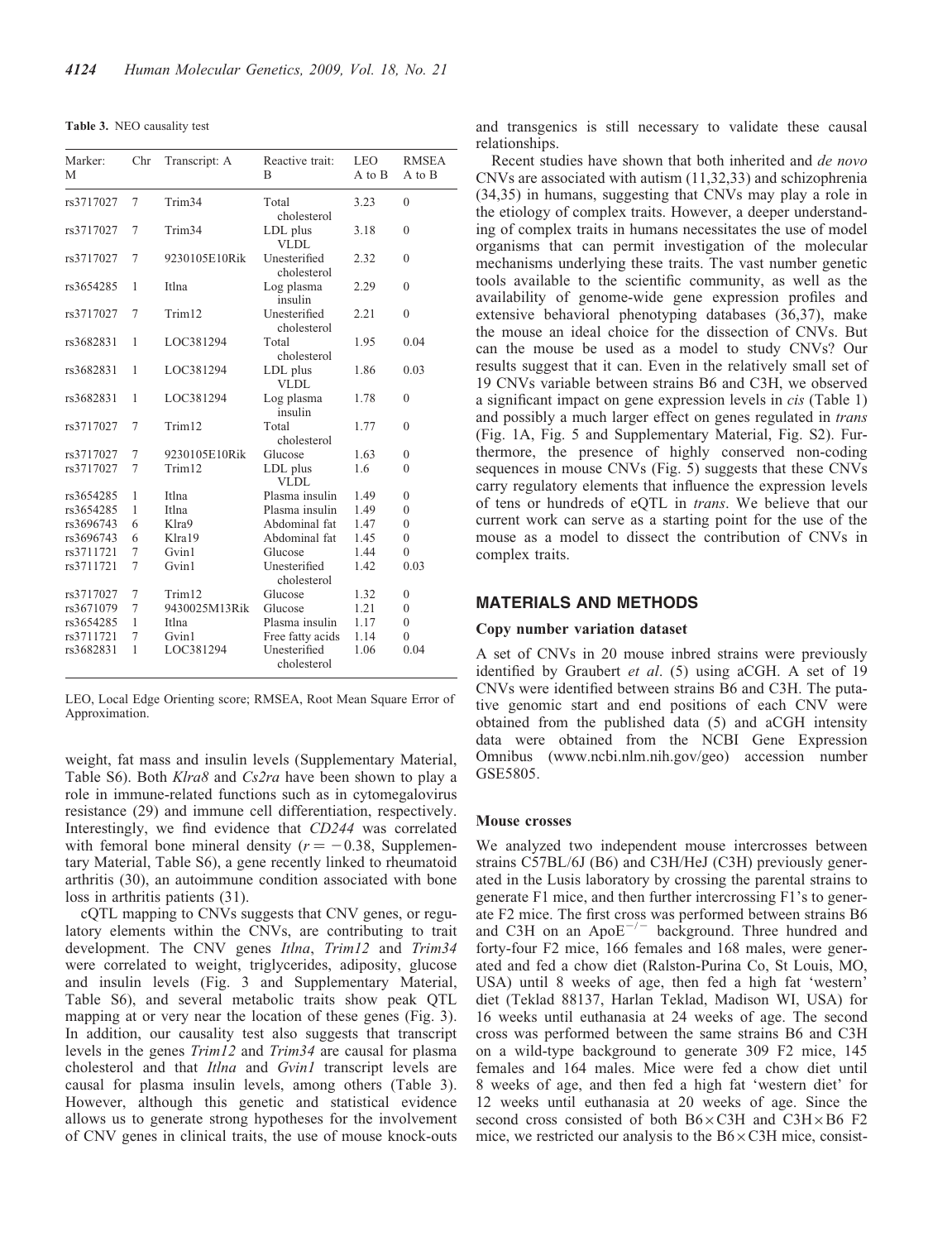| Tissue       | Sex     | Total no. of |            | Differentially expressed genes |             | Hypergeometric P-value | Correlation in gene<br>expression: $R$ |
|--------------|---------|--------------|------------|--------------------------------|-------------|------------------------|----------------------------------------|
|              |         | genes in CNV | in Cross 1 | in Cross 2                     | Overlap     |                        |                                        |
| Adipose      | All     | 54           | 21         | 20                             | 17          | $2.21E - 09$           | 0.92                                   |
| Adipose      | Females | 54           | 22         | 21                             | 16          | $1.89E - 06$           | 0.87                                   |
| Adipose      | Males   | 54           | 22         | 16                             | 14          | $2.62E - 07$           | 0.98                                   |
| Brain        | All     | 54           | 16         | 15                             | 12          | $4.60E - 08$           | 0.95                                   |
| <b>Brain</b> | Females | 54           | 14         | 13                             | 9           | $9.18E - 06$           | 0.95                                   |
| <b>Brain</b> | Males   | 54           | 15         | 13                             | 11          | $1.61E - 08$           | 0.96                                   |
| Liver        | All     | 54           | 28         |                                |             | 0.53                   | 0.44                                   |
| Liver        | Females | 54           | 25         | 1 <sub>7</sub>                 | 16          | $2.29E - 08$           | 0.97                                   |
| Liver        | Males   | 54           | 25         | 17                             | 14          | $2.94E - 05$           | 0.97                                   |
| Muscle       | All     | 54           | 22         | 15                             | 12          | $2.97E - 0.5$          | 0.92                                   |
| Muscle       | Females | 54           | 16         | 14                             | $\mathbf Q$ | $1.94E - 04$           | 0.98                                   |
| Muscle       | Males   | 54           | 19         | 16                             | 10          | $1.30E - 03$           | 0.94                                   |

Table 4. Replication in two independent crosses

ent with the direction of the first cross. A detailed description of each cross is found in the articles published by Wang *et al.* (17) and Farber et al. (20). We referred to these crosses as cross 1 and cross 2, respectively. All mice were housed under specific pathogen-free conditions and according to NIH guidelines.

#### Gene expression

RNA expression levels were measured by microarray using total RNA. Microarray analysis was carried out in adipose, brain, liver and muscle tissues from parental strains or F2 mice as described (17,20). Gene expression data are available on GEO for adipose (GSE3086), brain (GSE3087), liver (GSE2814) and muscle (GSE3088) tissues in the first cross, and in the second cross for adipose (GSE11065), brain (GSE12798), liver (GSE11338) and muscle (GSE12795) tissues.

#### Cis-trans test

We used adipose RNA from B6, C3H and  $B6 \times C3H$  F1 mice from cross 1 to generate cDNA (ABI 4367381). We used PCR amplification on the cDNA using the following primers for the genes Krlk1(5'caa cct gga tca gtt tct gaag3' and 5'agg agc cat ctt ccc actg3'),  $CD244$  (5'ttc tgc tgt gtc ctg ctg ac3' and 5'gcc ttc agg tta ggg gtc tc3') and  $Trim12$  (5'tgg aaa gaa act cca gct cttc3' and 5'gag cct ctg tga cct ctt gc3'). We then cleaned the PCR products using ExoSAP-IT (USB 78200), followed by sequencing of the PCR product at the UCLA genotyping and sequencing core (www.genoseq.ucla.edu). We used semiquantitative sequence analysis to quantitative the peak heights for the B6 and C3H alleles rs30851140 (in Klrk1), rs31537914 (in CD244) and rs31924865 (in Trim12) using Chromas version 2.13 as described (38).

#### CNV validation

We extracted genomic DNA from the liver tissue of B6 and C3H parental mice from cross 2, and from ear tissue of B6 and C3H mice obtained from the Jackson Laboratories (Bar Harbor, Maine). We used qPCR for three CNV using primer sequences published by Graubert et al.  $(5)$ : CNV1  $(5)$ cag aat atg taa atg tta gtc ccc aaag3' and 5'gct tca acc acc tgg aag

agat3'), CNV6 (5'ggc ata ggt act atc caa gta caa ggt3' and 5'cct ccc cat cct cag tta tct ct3') and CNV14 (5'cca gtg ctt gag gca aat ca3' and 5'tgg gag cat gcg ctt taa cc3'). We used the single copy gene  $\beta$ -Actin to normalize each sample (5'agc cat gta cgt agc cat cc3' and 5'ctc tca gct gtg gtg gtg  $aa3'$ ).

#### QTL mapping

Expression and clinical QTL mapping was performed using the Rqtl package in R (www.rqtl.org). We used marker regression without imputation, and 95% confidence intervals were determined using a 1.5 LOD drop.

#### NEO causality test

We used the NEO package in R to test causality using the simple model  $M \rightarrow A \rightarrow B$ , where A is transcript levels, B is clinical traits and M is the genotype of the nearest SNP to the gene. We tested each CNV gene –trait pair using expression and clinical trait data from cross 1, and selected causal gene-trait pairs where LEO scores $>1$  and RMSEA scores  $< 0.05$ , as described (19,20).

#### Conservation

We used the VISTA genome browser (http://pipeline.lbl.gov/) to determine the degree of conservation between mouse and human sequences using the genomic location of mouse CNVs. We used mouse Build 34 as the reference genome and determined conservation to human sequences as described (39).

## Statistical analysis

Gene expression. For each gene, we used SNP genotyping to determine the parental origin of a chosen genomic segment in the F2 mice, which allowed us to separate mice into three distinct groups, those carrying genomic segments homozygous for B6, homozygous for C3H or heterozygous. To determine if genes were differentially expressed, we used one-way ANOVA to compare microarray gene expression levels between B6 homozygous, C3H homozygous and heterozygous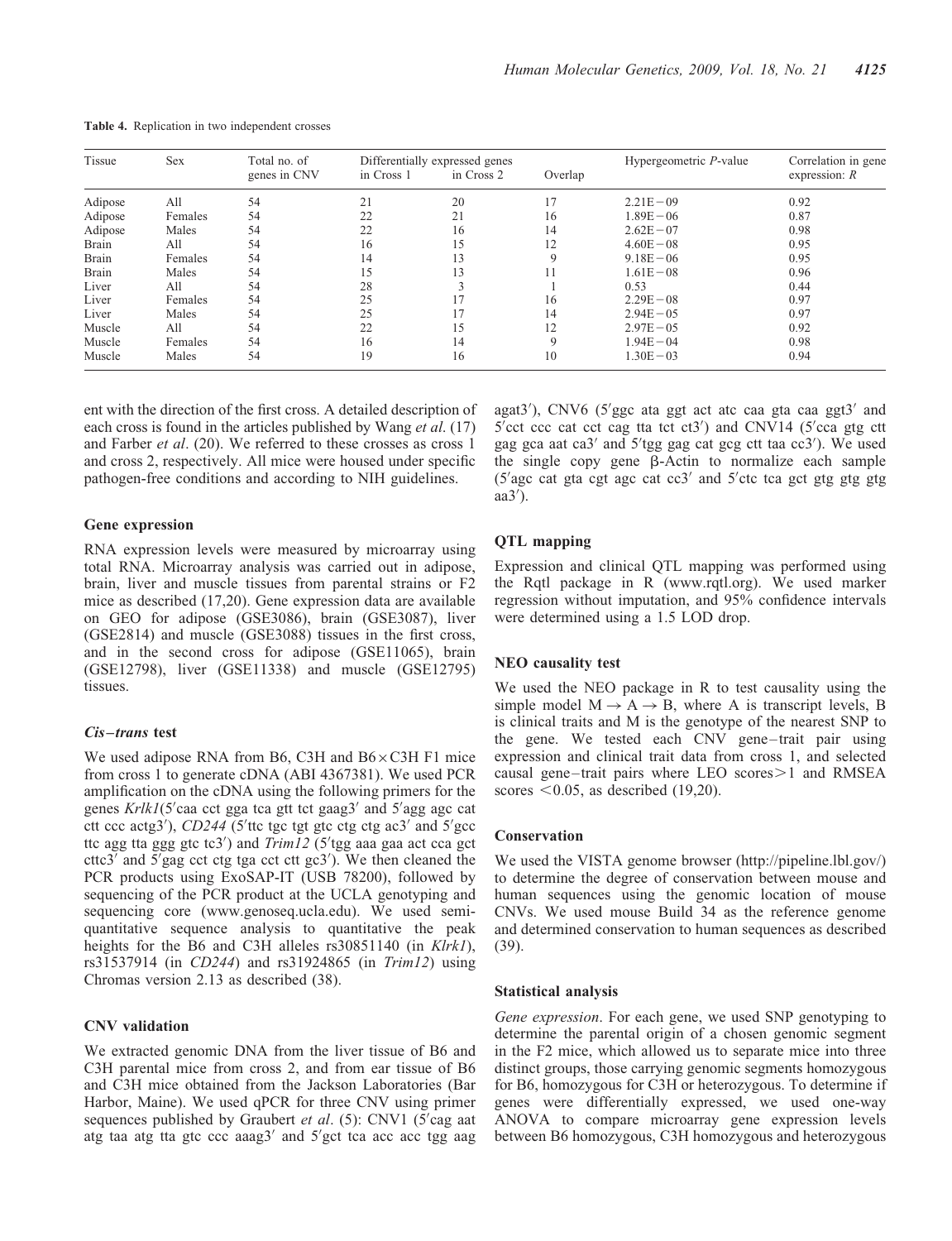

Figure 4. Effect of CNV on gene expression replicates in two independent crosses. (A) Itlna microarray expression levels in the parental inbred strains B6 and C3H from the first cross; the P-value corresponds to a two-sided t-test. (B) Itlna expression levels in B6 $\times$ C3H F2 mice in first cross and (C) second cross. The P-values correspond to a one-way ANOVA test among the B6, HET and C3H F2 groups. Gene expression levels are highly correlated between the first and second crosses in adipose (D), brain (E) and liver (F) tissues. Each dot plotted represents a differentially expressed gene found in a CNV. The expression values shown correspond to the mean log<sub>2</sub>(C3H/B6) ratio of the C3H to B6 F2 groups in each cross. r Values correspond to the Pearson's correlation coefficient.

groups. To determine whether B6 homozygotes or C3H homozygotes were higher in gene expression levels, one-tailed right and left-handed  $t$ -tests were used to compare the means between the two groups.

Binomial test. To test the effect of CNVs on gene expression levels, we used the binomial probability of observing both a CNV and a change in gene expression levels for genes overlapping CNVs, given the genome-wide likelihood of observing gene expression differences. Three inputs were used for the binomial test: (i) the probability of a given gene being differentially expressed,  $P=$ number of genes where the ANOVA test gave P-value less than 0.05, divided by the total number of genes in microarray, (ii) the total number of genes overlapping CNV regions, n, and (iii) the total number of 'successes', genes which overlap CNVs and were also differentially expressed, x. We took as P-value 1 minus the binomial cumulative distribution function, with parameters  $p$ ,  $n$  and  $x$ .

We also tested whether copy number was concordant with gene expression; for example, so that if a CNV was higher in B6, the level of gene expression was also higher in B6. We again used the binomial test, where number of successes x was defined as the number of genes where the level of expression was both higher in B6 relative to C3H and the CNV change was also higher in B6, plus the number of genes where the level of expression was both higher in C3H

and the CNV change was also higher in C3H. Each binomial test was performed using the binocdf function in MATLAB.

Gamma test. For CNVs that overlapped more than one gene, we tested the effect of the CNV on gene expression as follows: if a given CNV overlaps  $x \ge 2$  genes, and the probability that each *i*th gene is differentially expressed is  $p_i$ , then in the random model that the  $p$  are uniform on  $(0,1)$ ,  $a=p_1xp_2\cdots p_x$  has a cumulative distribution function gammainc( $-\log(a)$ , x, 'upper'), in MATLAB notation. A regularized incomplete gamma function (40) serves as a suitable P-value for the probability that the at least one of the genes is differentially expressed.

Correlation. We correlated gene expression levels of genes overlapping CNVs to metabolic quantitative traits measured in each F2 mouse. Metabolic traits were measured as described (17,20). For each gene-trait pairing, Pearson's correlation coefficient  $r$  was calculated for the vector of gene expression values and corresponding vector of trait values across F2 mice. For each gene –trait correlation, we computed  $r$  using only F2 mice were both gene expression and trait data were available for the given gene-trait pair.

Overlap between replication crosses. We used a hypergeometric test to determine the overlap in the set of genes hypoth-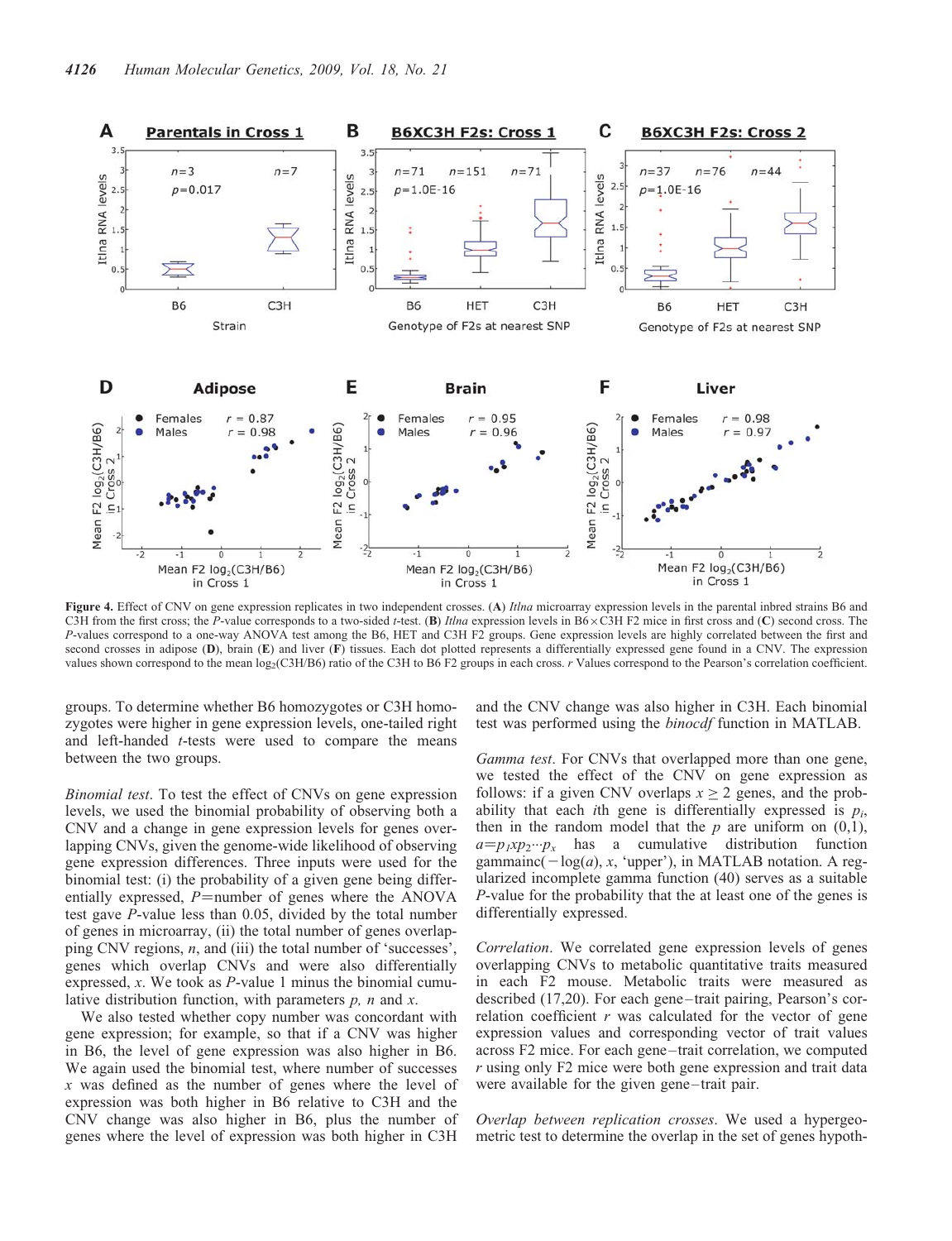

C Base genome: Mouse Jul. 2007 Chromosome 3: 15,972,411-16,056,446



Figure 5. Mouse eQTL hotspot coincides with highly conserved non-coding sequences present in mouse CNVs. (A) A CNV in chromosome 3 coincides with the 95% confidence interval of 27 eQTL. Each curve represents an eQTL with LOD score >4.3 from female liver in cross 1. The red bar marks the position of the CNV. (B) The location of the CNV and neighboring genes in a 2 Mb window from the UCSC genome browser in Build37. Cross-species conservation for the CNV sequences is shown in (C), where the base mouse genome sequence (Build 37) is compared with the rat, human, rhesus macaque, dog, horse and chicken sequences. The degree of conservation is plotted on the y-axis as % identity over a 100 bp window. Highly conserved regions are highlighted under the curve, with a red color specifying non-coding sequences.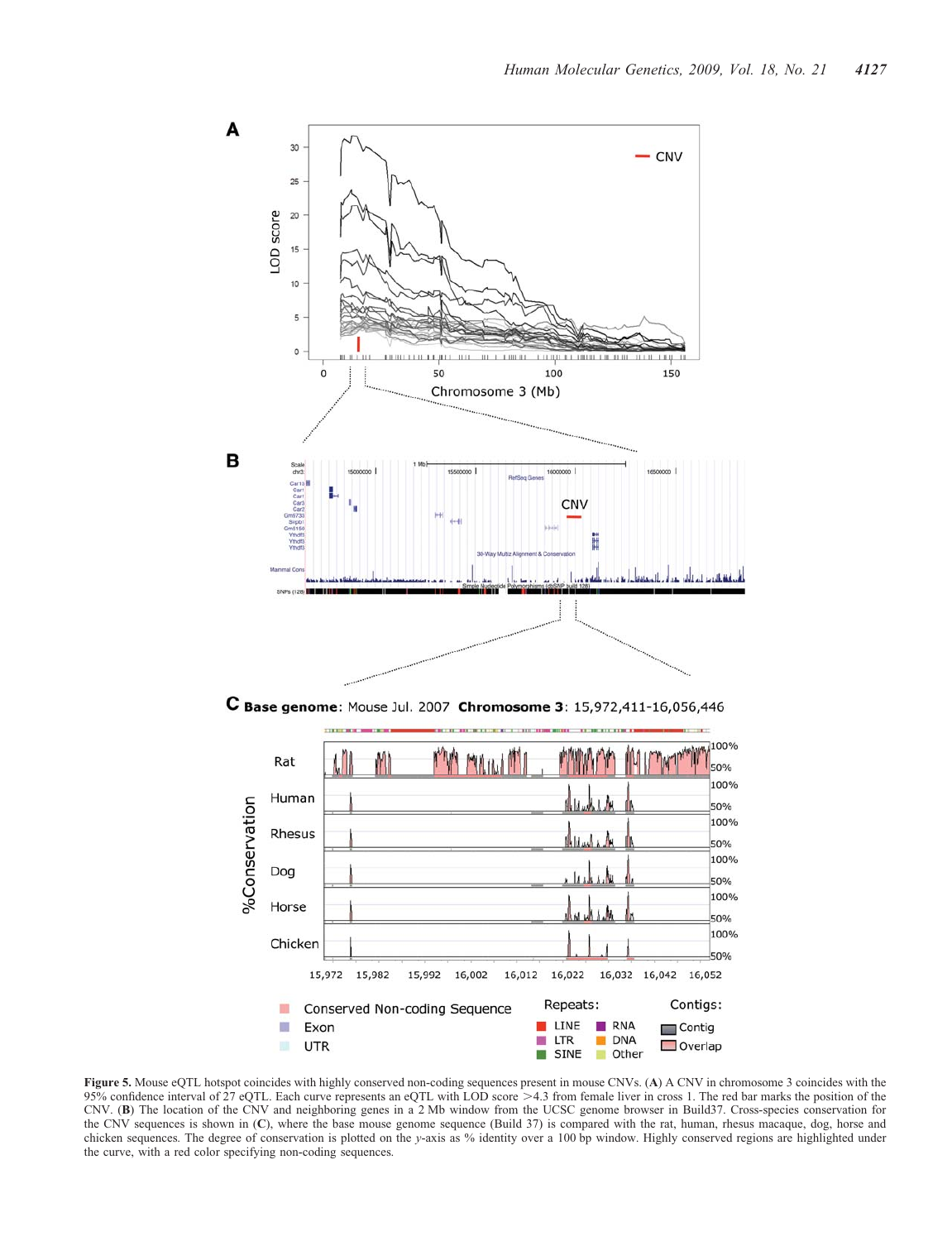esized to be influenced by CNVs in the two mouse crosses. We employed the hypergeometric test to obtain P-values for the intersection of the sets (i) the CNV genes differentially expressed by ANOVA in cross 1 and (ii) the CNV genes differentially expressed by ANOVA in cross 2, being unusually large in the universe of all CNV genes.

Furthermore, we tested whether the directionality of gene expression differences was consistent between the two crosses using Pearson's correlation. The overlap in the genes identified in each cross was calculated in adipose, brain, liver and muscle tissues separately.

Multiple comparisons. To determine false discovery (e.g. due to multiple testing), we permuted mouse and genotype relationships and repeated ANOVA, t-test, binomial test and gamma test panels 1000 times. We estimated the rate of false discovery by comparing the P-values obtained from the unpermuted ('true') data to their relative rank in the distribution of P-values from the permuted datasets. If the P-value was smaller than all permuted P-values, we assigned a false discovery of  $\leq 0.1\%$  due to the limited resolution inherent in using 1000 permutations. To assign a false discovery rate for the gene –trait correlations, we used the modified Benjamini and Hochberg FDR approach described by Storey (18) and selected a 1% FDR cutoff based on the correlation P-value distributions in each tissue.

All statistical analyses were performed using MATLAB.

## SUPPLEMENTARY MATERIAL

Supplementary Material is available at HMG online.

### ACKNOWLEDGEMENTS

We thank Eric Schadt for his help in eQTL mapping, Rosetta Inpharmatics for funding of expression microarrays and Hannah Qi, Xuping Wang and Judy Wu for their help in tissue collection and trait measurements.

Conflict of Interest statement. None declared.

## **FUNDING**

This work was supported by the USPHS National Research Service Award GM07104; National Institutes of Health training grant 5T32HD07228 and program project grant NIH/ NHLBI HL28481 and HL30568.

#### **REFERENCES**

- 1. Jakobsson, M., Scholz, S.W., Scheet, P., Gibbs, J.R., VanLiere, J.M., Fung, H.C., Szpiech, Z.A., Degnan, J.H., Wang, K., Guerreiro, R. et al. (2008) Genotype, haplotype and copy-number variation in worldwide human populations. Nature, 451, 998-1003.
- 2. Redon, R., Ishikawa, S., Fitch, K.R., Feuk, L., Perry, G.H., Andrews, T.D., Fiegler, H., Shapero, M.H., Carson, A.R., Chen, W. et al. (2006) Global variation in copy number in the human genome. Nature, 444, 444– 454.
- 3. Babcock, M., Yatsenko, S., Hopkins, J., Brenton, M., Cao, Q., de Jong, P., Stankiewicz, P., Lupski, J.R., Sikela, J.M. and Morrow, B.E. (2007) Hominoid lineage specific amplification of low-copy repeats on 22q11.2

(LCR22s) associated with velo-cardio-facial/digeorge syndrome. Hum. Mol. Genet., 16, 2560–2571.

- 4. Lee, A.S., Gutierrez-Arcelus, M., Perry, G.H., Vallender, E.J., Johnson, W.E., Miller, G.M., Korbel, J.O. and Lee, C. (2008) Analysis of copy number variation in the rhesus macaque genome identifies candidate loci for evolutionary and human disease studies. Hum. Mol. Genet., 17, 1127– 1136.
- 5. Graubert, T.A., Cahan, P., Edwin, D., Selzer, R.R., Richmond, T.A., Eis, P.S., Shannon, W.D., Li, X., McLeod, H.L., Cheverud, J.M. et al. (2007) A high-resolution map of segmental DNA copy number variation in the mouse genome. PLoS Genet., 3, e3.
- 6. Guryev, V., Saar, K., Adamovic, T., Verheul, M., van Heesch, S.A., Cook, S., Pravenec, M., Aitman, T., Jacob, H., Shull, J.D. et al. (2008) Distribution and functional impact of DNA copy number variation in the rat. Nat. Genet., 40, 538-545.
- 7. Stranger, B.E., Forrest, M.S., Dunning, M., Ingle, C.E., Beazley, C., Thorne, N., Redon, R., Bird, C.P., de Grassi, A., Lee, C. et al. (2007) Relative impact of nucleotide and copy number variation on gene expression phenotypes. Science, 315, 848–853.
- 8. Schaschl, H., Aitman, T.J. and Vyse, T.J. (2009) Copy number variation in the human genome and its implication in autoimmunity. Clin. Exp. Immunol., 156, 12–16.
- 9. Milanese, M., Segat, L., Arraes, L.C., Garzino-Demo, A. and Crovella, S. (2009) Copy number variation of defensin genes and HIV infection in Brazilian children. J. Acquir. Immune Defic. Syndr., 50, 331–333.
- 10. Nakajima, T., Ohtani, H., Naruse, T., Shibata, H., Mimaya, J.I., Terunuma, H. and Kimura, A. (2007) Copy number variations of CCL3L1 and long-term prognosis of HIV-1 infection in asymptomatic HIV-infected Japanese with hemophilia. Immunogenetics, 59, 793 –798.
- 11. Szatmari, P., Paterson, A.D., Zwaigenbaum, L., Roberts, W., Brian, J., Liu, X.Q., Vincent, J.B., Skaug, J.L., Thompson, A.P., Senman, L. et al. (2007) Mapping autism risk loci using genetic linkage and chromosomal rearrangements. Nat. Genet., 39, 319-328.
- 12. She, X., Cheng, Z., Zollner, S., Church, D.M. and Eichler, E.E. (2008) Mouse segmental duplication and copy number variation. Nat. Genet., 40, 909–914.
- 13. Egan, C.M., Sridhar, S., Wigler, M. and Hall, I.M. (2007) Recurrent DNA copy number variation in the laboratory mouse. Nat. Genet., 39, 1384– 1389.
- 14. Brem, R.B., Yvert, G., Clinton, R. and Kruglyak, L. (2002) Genetic dissection of transcriptional regulation in budding yeast. Science, 296, 752–755.
- 15. Meng, H., Vera, I., Che, N., Wang, X., Wang, S.S., Ingram-Drake, L., Schadt, E.E., Drake, T.A. and Lusis, A.J. (2007) Identification of Abcc6 as the major causal gene for dystrophic cardiac calcification in mice through integrative genomics. Proc. Natl Acad. Sci. USA, 104, 4530-4535.
- 16. Schadt, E.E., Monks, S.A., Drake, T.A., Lusis, A.J., Che, N., Colinayo, V., Ruff, T.G., Milligan, S.B., Lamb, J.R., Cavet, G. et al. (2003) Genetics of gene expression surveyed in maize, mouse and man. Nature, 422,  $297 - 302$
- 17. Wang, S.S., Schadt, E.E., Wang, H., Wang, X., Ingram-Drake, L., Shi, W., Drake, T.A. and Lusis, A.J. (2007) Identification of pathways for atherosclerosis in mice: integration of quantitative trait locus analysis and global gene expression data. Circ. Res., 101, e11-e30.
- 18. Storey, J.D. (2002) A direct approach to false discovery rates. Journal of the Royal Statistical Society. Series B, 64, 479–498.
- 19. Aten, J.E., Fuller, T.F., Lusis, A.J. and Horvath, S. (2008) Using genetic markers to orient the edges in quantitative trait networks: the NEO software. BMC Syst. Biol., 2, 34.
- 20. Farber, C.R., van Nas, A., Ghazalpour, A., Aten, J.E., Doss, S., Sos, B., Schadt, E.E., Ingram-Drake, L., Davis, R.C., Horvath, S. et al. (2009) An integrative genetics approach to identify candidate genes regulating bone density: combining linkage, gene expression and association. J. Bone Miner. Res., **24**, 104–116.
- 21. Ahituv, N., Prabhakar, S., Poulin, F., Rubin, E.M. and Couronne, O. (2005) Mapping cis-regulatory domains in the human genome using multi-species conservation of synteny. Hum. Mol. Genet., 14, 3057–3063.
- 22. Vilarinho, S., Ogasawara, K., Nishimura, S., Lanier, L.L. and Baron, J.L. (2007) Blockade of NKG2D on NKT cells prevents hepatitis and the acute immune response to hepatitis B virus. Proc. Natl Acad. Sci. USA, 104, 18187– 18192.
- 23. Klein, R.J., Zeiss, C., Chew, E.Y., Tsai, J.Y., Sackler, R.S., Haynes, C., Henning, A.K., SanGiovanni, J.P., Mane, S.M., Mayne, S.T. et al. (2005)